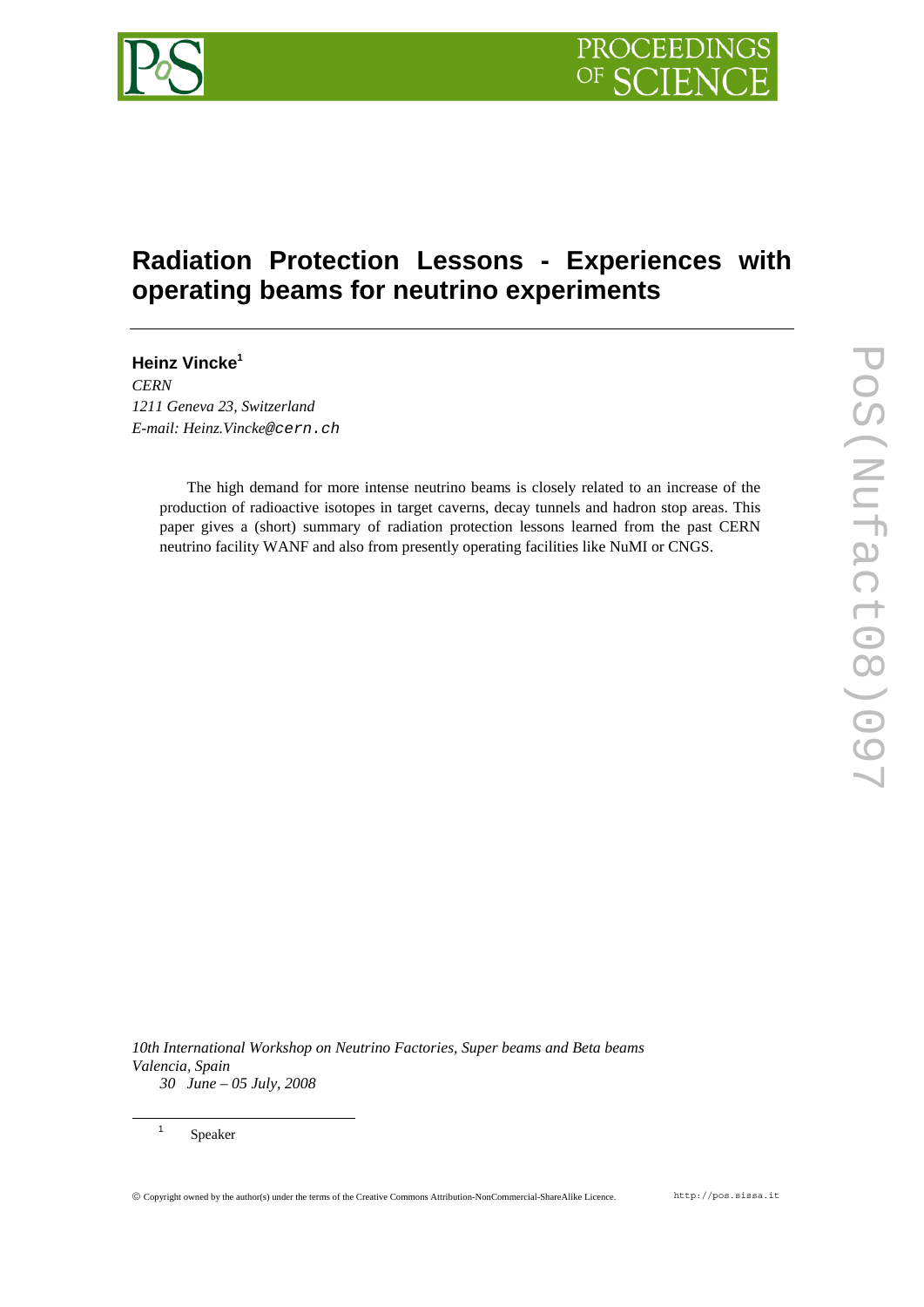#### **1. Introduction**

Accelerator driven neutrino beam operation has always been a big challenge not only for the reliability of components but also for radiation protection issues. The demands for higher beam power and intensity but also a tightening of annual dose limits are difficult to combine. However, careful design of high power neutrino facilities together with thoroughly optimizing of maintenance or repair work have shown significant improvements of existing neutrino facilities compared to past ones. This paper gives a (short) overview of problems which existed at a previous neutrino facility at CERN, describes the changes which have been adapted for the new facility and finally reports on lessons learned from existing installations at CERN and Fermilab.

# **2. Neutrino studies at CERN**

Operation of high intensive proton beams in order to produce neutrinos has a long history at CERN. Neutrino physics started at CERN in 1963 using particles from the Proton Synchrotron (PS). This PS neutrino program continued until 1977 and the highlight was the discovery of the weak neutral current in 1973. A new neutrino program was proposed in 1971 during the planning of the Super-Proton-Synchrotron (SPS) project. It was decided to build a new facility in the west area of CERN, the West Area Neutrino Facility WANF. This facility was used until the area was shut down in 2000. The beam line was operated at proton intensities of up to  $3\times10^{13}$  protons per pulse (450 GeV). In order to continue neutrino physics at CERN, the CNGS facility (CERN Neutrinos to Gran Sasso) was proposed. CNGS was approved in 1999 and started beam operation in 2006 (up to  $4.8 \times 10^{13}$  protons per pulse, 400 GeV).

# **3. WANF vs. CNGS – improvements from a radiological point of view.**

Although the beam intensities and energies used at both facilities were similar, three major differences between the WANF and CNGS facilities exist from the civil engineering point of view. All three changes significantly improved the radiological conditions for personnel but also for the environment. Whereas only little or no shielding (except around the target itself) was present at WANF, the whole CNGS secondary beam line from the target station down to the beginning of the decay tunnel is embedded in massive shielding (Figure 1 a-b). Particular emphasis was put into the choice of shielding material. Marble shielding blocks have been placed outside the iron target shielding and also around the horn. Induced activity in marble is known to be considerable lower than that in concrete. The CNGS shielding around the beam line components fulfils mainly three purposes. First it considerable reduces dose rates during maintenance or repair work inside the cavern, it reduces also the activation of air as the pathways of secondary particles are significantly shortened and also lowers the activation of the concrete tunnel walls. The last one is of special importance for de-commissioning of the facility in the future.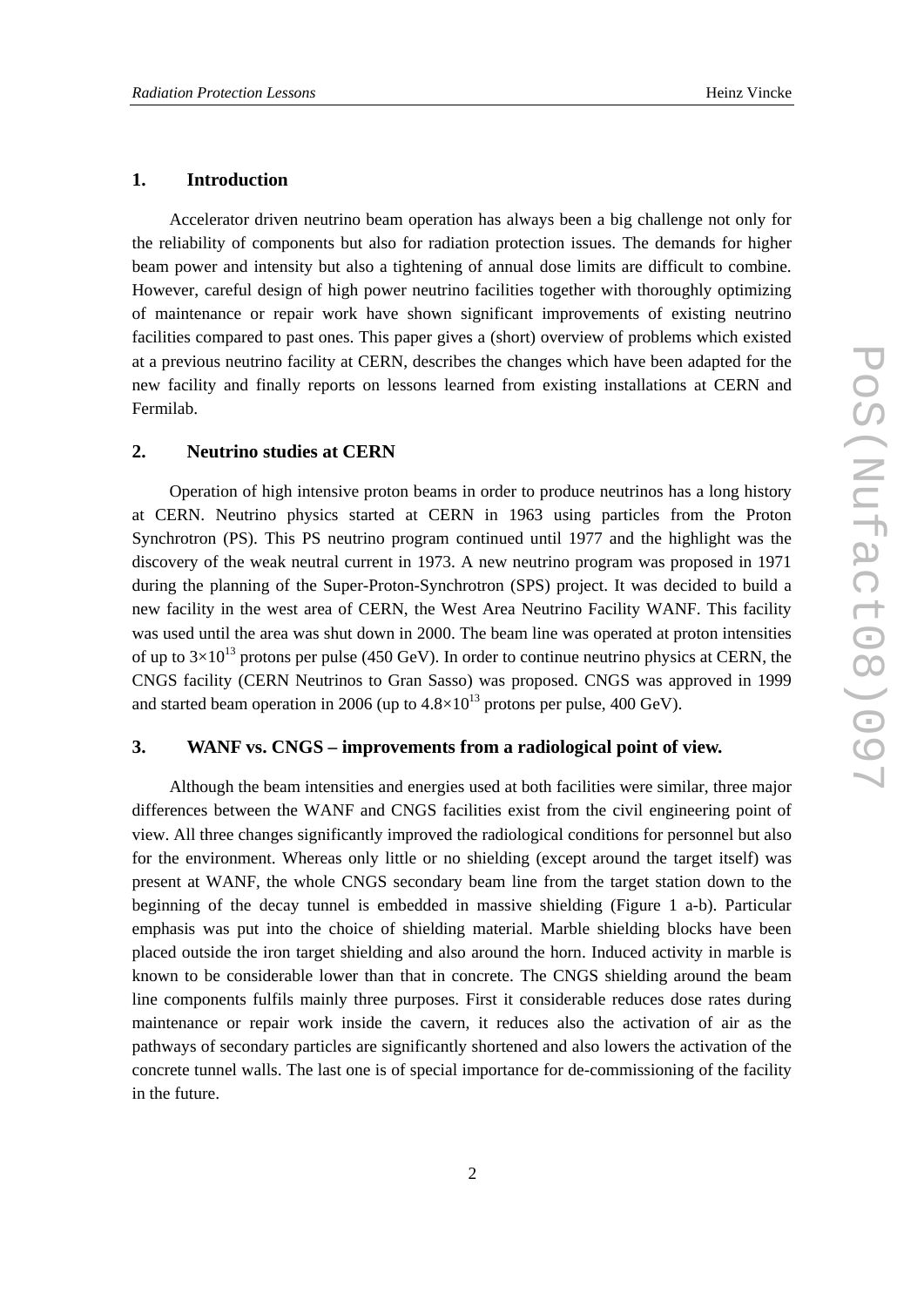

Figures 1 a-b: WANF (left) CNGS (right).

The second major improvement was the provision of a service side-gallery which gives access to the target chamber without exposing people to the most radioactive items in the chamber. This allows necessary equipment like pumps, cooling units, power supplies or cable trays to be installed in areas with much lower dose rates and activation and therefore significantly reduced radiation exposure during maintenance of these equipments. In addition, people making repairs on beam line components themselves can prepare the work in the service gallery and therefore minimizing the amount of time spent in the highest radiation environment. However, a future facility should not have straight connecting tunnels between the target cavern and the side-gallery but rather use a 'three-leg' design in order to reduce radiation streaming into the side-gallery.

The third improvement from the civil engineering viewpoint was the provision of a simple stub-tunnel as a storage area for radioactive items close to the target chamber. Consequently there is no need for long (time and distance) transport of highly radioactive components to a storage location somewhere on the surface.

Past experience from the WANF has early shown that significant dose will be received by personnel during exchange and transport of highly activated components like targets or horns. Therefore, remote handling of shielding blocks and remote exchange of faulty components is possible at CNGS. This even includes remote transport of an item into the storage area mentioned above. Cameras are installed onto the crane during such an intervention. The crane can be operated from a low radiation area upstream of the target cavern.

In addition, induced activity is monitored at CNGS by ten (fix installed) induced activity monitors (IAM). In order to allow a remotely controlled radiation measurement, a survey platform has been developed at CERN. This platform can be mounted onto the crane (equipped with cameras) and allows one to measure residual dose rates at nearly any location in the target chamber. Data from the detector are transmitted via a wireless connection to a laptop temporarily installed in a low radiation area upstream of the target cavern. Consequently, manual radiation surveys are rarely required and exposure of personnel during the survey to high radiation levels is therefore prevented.

More principal problems at WANF and the improvements for CNGS can be found in [1].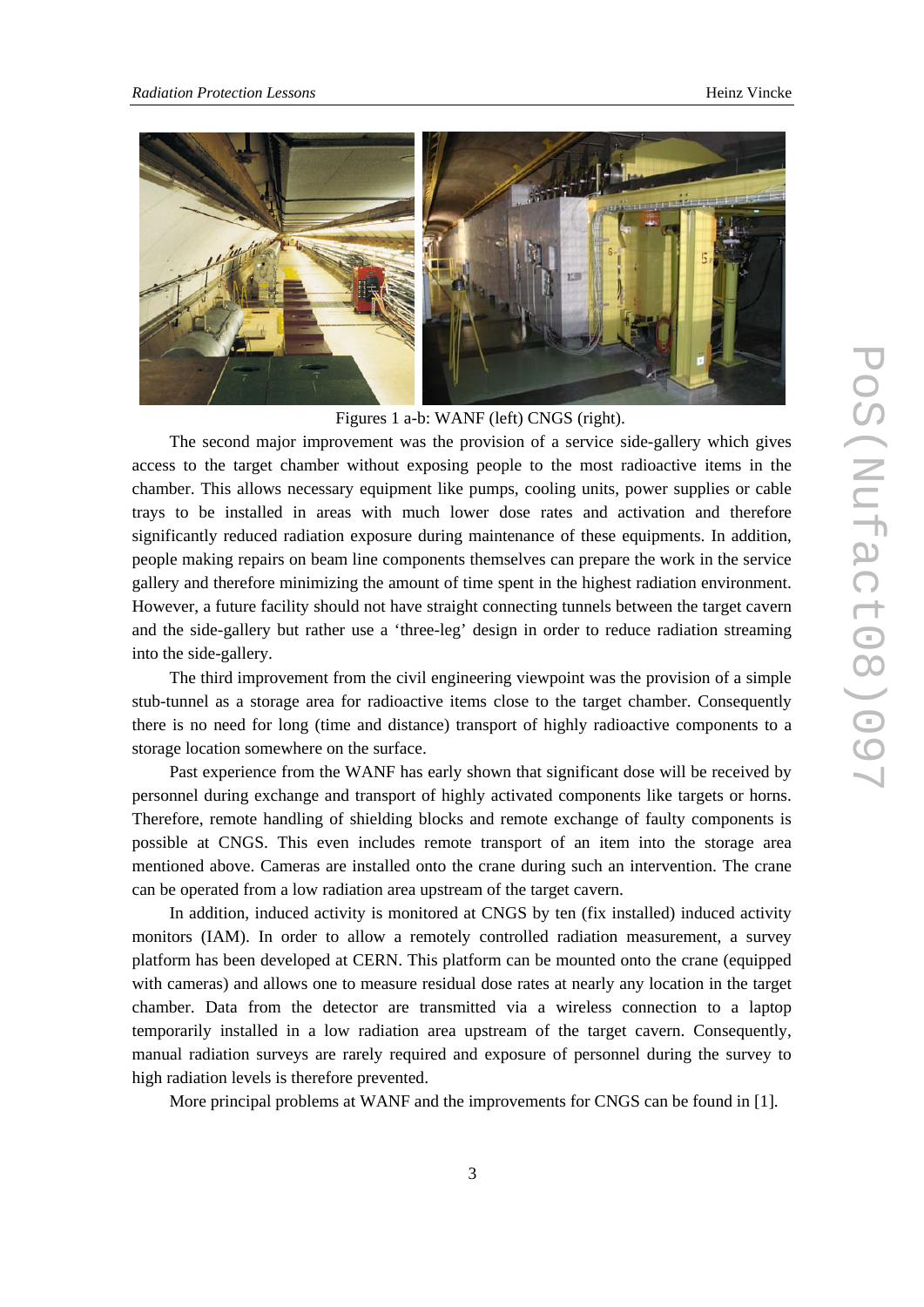### **4. Lessons learned from CNGS, NuMI, MiniBooNE and K2K**

Beam-induced ionization of air and therefore the production of aggressive radicals is still a major issue in existing target stations of neutrino beam facilities. These radicals create a nitric acid environment where corrosion poses a severe problem. Several examples underline this problem. MiniBooNE observed a reduction in neutrino flux which was traced back to failure of a steel chain supposed to hold a moveable absorber (heavy steel plates) out of the beamline. This problem was solved by using softer steel chains which are not subject to hydrogen embrittlement. NuMI has decided to fill Helium inside their decay pipe because they observed weakening of the decay pipe window (Aluminium 1/16 inch thick) due to corrosion. Especially for 'humid' environments like water cooled targets or horns failures are mostly related to corrosion and radiation damage. Effective air dehumidifiers are therefore essential. The T2K collaboration in Japan has even decided to house its target and horn completely inside a Helium environment.

The use of redundancy for delicate components like targets or water circuits for the cooling of horn/reflector or targets can increase the lifetime of components considerable. CNGS has installed a target magazine which contains 5 targets. In case of a failure of one target the magazine can be rotated remotely and bringing a new target into the beam line (Figure 2a). In case of a leak in the cooling circuit of the CNGS horn/reflector the circuit can easily be switched to the second circuit by moving a handle bar into the 'second' position (Figure 2b).



Figure 2 a-b: CNGS target magazine (left), switch of horn water cooling circuits (right).

Further, the correct choice of materials used inside high radiation areas is very important. For example, stainless steel should have no or very low content of cobalt. Experiences have shown that the dose rates (after longer cooling times) of irradiated stainless steel objects strongly depend on the amount of cobalt in the material. Similar conclusions can be made for concrete which should have a low content of sodium. Preferable would be to use marble shielding blocks instead of concrete. Although it is more expensive, the dose rate is significantly lower than that of activated concrete blocks.

Some general remarks can be given in case of necessary repair or exchange of faulty items. The exchange of highly activated objects should only be done remotely. Thus, the installation of a remote handling facility (simplest would be a crane) should be already planned